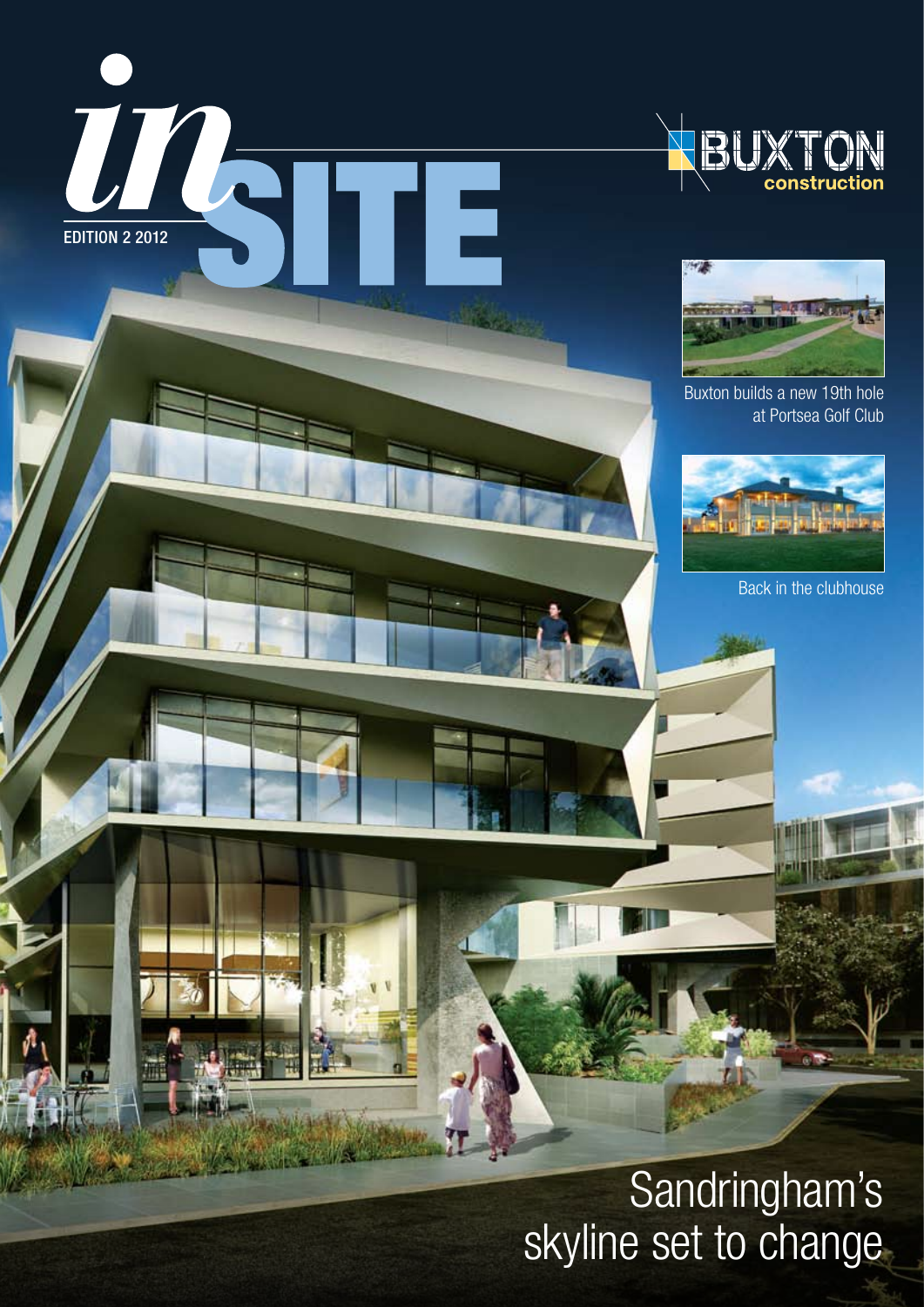# **Welcome**

Buxton Construction's long association with the residential sector in the Bayside region continues with the commencement of the first multi-storey apartment complex to be built in Sandringham. Stage one of Sandyhill Apartments in Bay Road Sandringham is a 187-apartment development which rises to a maximum of eight levels.

Activity in the construction industry has contracted across the board in recent months and this has enabled us to focus on the core values our company's business has been built on over more than four decades; client service, product quality, adherence to timelines and reputation.

The industry as a whole took its eye off the ball during the boom times earlier this decade when projects were plentiful and governments poured billions of dollars into construction. As a consequence of good contractors being over-stretched and resources limited at that time, quality sometimes suffered and completion dates blew out.

However, things have changed significantly since then and the market's much tighter. The reduction in the number of projects, coupled with fierce competition, has seen the incidence of companies paring margins to the bone increase as they struggle to keep afloat but it's a practice that flies in the face of sound business principles and has already claimed some casualties.

Lower contract prices may appear attractive on the surface but the flowon effects from a builder going to the wall can be disastrous. Sub-contractors don't get paid – often facing insolvency themselves – and clients face a huge impost, both from a financial perspective and the inevitable blow-out in the completion date, even if they are able to get another builder to take over the project.

Buxton Construction is in business for the long haul and we will not under any circumstances take on projects that, due to price constraints, compromise our high quality standards or put clients, consultants, contractors or ourselves at financial risk.

**Andrew Briggs**  Managing Director



# Buxton builds A NEW 19TH HOLE AT PORTSEA

The new clubhouse and accommodation facility Buxton Construction is building for Portsea Golf Club is a complex project due to the sensitive ecological nature of the Southern Mornington Peninsula. Stringent conditions must be observed to ensure the indigenous vegetation, especially the iconic Moonah trees, is preserved and the revegetation program returns the area to its natural state.

The two-storey building, designed by Perrott Lyon Mathieson, comprises members' bar and amenities, kitchen, lounge and dining facilities, pro shop, spike bar, locker room, buggy store, terrace and 24 guest rooms with individual balconies on the lower level. Mechanical plants are concealed within the metal deck roof area and both levels are serviced by a lift.

The \$9.2 million project includes the formation of an access road from London Bridge Road to the site along with a car park which will be used during the construction period and then sealed for use by members upon completion of the new clubhouse.

An existing water tank and a communication tower are retained and extensive infrastructure, including fire services, water, gas and power, forms part of the contract. The more than 4,500 cubic metres of soil excavated from the construction site, road and car park has been redistributed around various parts of the golf course.

The steel-framed structure consists of a combination of concrete ground and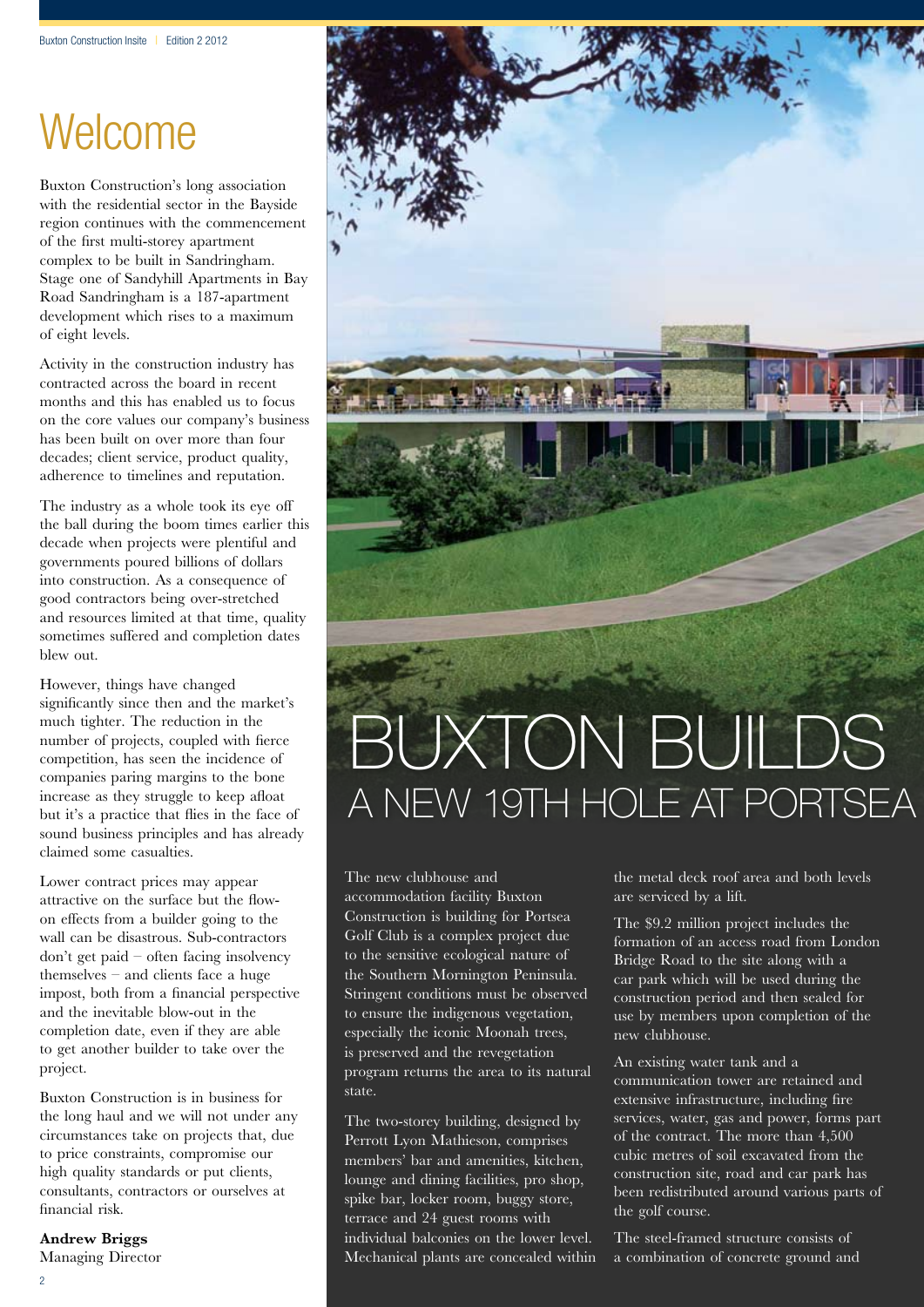

suspended slabs with precast wall panels while use of natural materials such as sandstone and timber cladding is sympathetic to the seaside environment. Extensive glazing affords spectacular views of Port Phillip Bay and Bass Strait.

The logistics of moving vehicles and materials in and out of the site require careful management to ensure the safety of construction workers and golfers. "Buxton has a demonstrated affinity with golf club culture and a fine record for the diligent management of construction sites on operating golf courses so we're delighted to be working with them on this project," said Leon Lachal executive director of Montlaur Project Services, the project manager.

### Montlaur delivers first-class project services

Project manager for the Portsea Golf Club development, Montlaur Project Services, is currently working with Buxton Construction on an \$8.1 million, four-level science and technology centre at St Kevin's College. "We've been impressed with Buxton's professionalism, construction know-how and, most importantly, strict observance of the stringent safety requirements that are necessary for a building site on a school campus," Montlaur executive director Leon Lachal said.

A fee-for-service contractor, Montlaur is acting for Portsea Golf Club as development manager as well as project manager for a 21-lot subdivision, new clubhouse and course alterations. The firm's involvement with the club dates back more than five years and includes assisting with its redevelopment plans together with reviewing the masterplan

and strategy, and the planning application for relocation of the clubhouse.

"Along with the preliminary processes we handled the competitive tender and are now working closely with the successful builder, Buxton Construction, as project manager for the new clubhouse and associated works."

Established more than 20 years ago and with numerous prestigious awards to its credit, Montlaur has wide ranging experience in project and development management, accommodation consulting, ecological sustainable design, facility management, independent assessment and compliance auditing. Montlaur, which operates across the corporate, government, educational, sporting, industrial, health, residential and retail sectors, boasts a client list which includes Melbourne Water, NAB, Medibank, Victoria Police, Woolworths, Australia Post and RMIT.

## An architect's dream

The design brief given to Perrott Lyon Mathieson for the new clubhouse at Portsea Golf Club was to create a building with a unique persona which would reflect the Mornington Peninsula's more relaxed style of architecture. "When I first saw an aerial photograph of the site I was euphoric; the combination of a magnificent golf course bounded on one side by Bass Strait and Port Phillip Bay on the other, is an architect's dream," director Brian Mathieson said.

The coastal – as opposed to nautical, which is more reflective of sea craft – design theme flows through to the selection of colours and materials for the interior and exterior of the clubhouse that result in a relaxed recreational theme. "The emphasis is on a residential rather than a commercial style with the interior creating a friendly, homely ambiance for members and guests."

Portsea Golf Club Development Committee chairman, Michael Power, said the club was delighted with the work of Perrott Lyon Mathieson.

"The challenge the firm faced was to design a high quality function and accommodation venue while, at the same time, maintaining the typical clubhouse because, after all, a golf club is first and foremost about its members."

Melbourne-based, Perrott Lyon Mathieson is a multi-disciplinary firm that has been in continuous practice for more than 80 years and has completed many landmark architectural projects as well as numerous major commissions in the fields of interior design, urban design and town planning.

The firm's philosophy is to design buildings to suit the needs of its clients and meet the specific circumstances of each commission.

In recent years, Perrott Lyon Mathieson has been involved with many golfing projects including The National, Capital, 13th Beach, The Sands, Growling Frog and Spring Valley, creating unique architectural styles that reflect the individual persona of each organisation and complement their surroundings.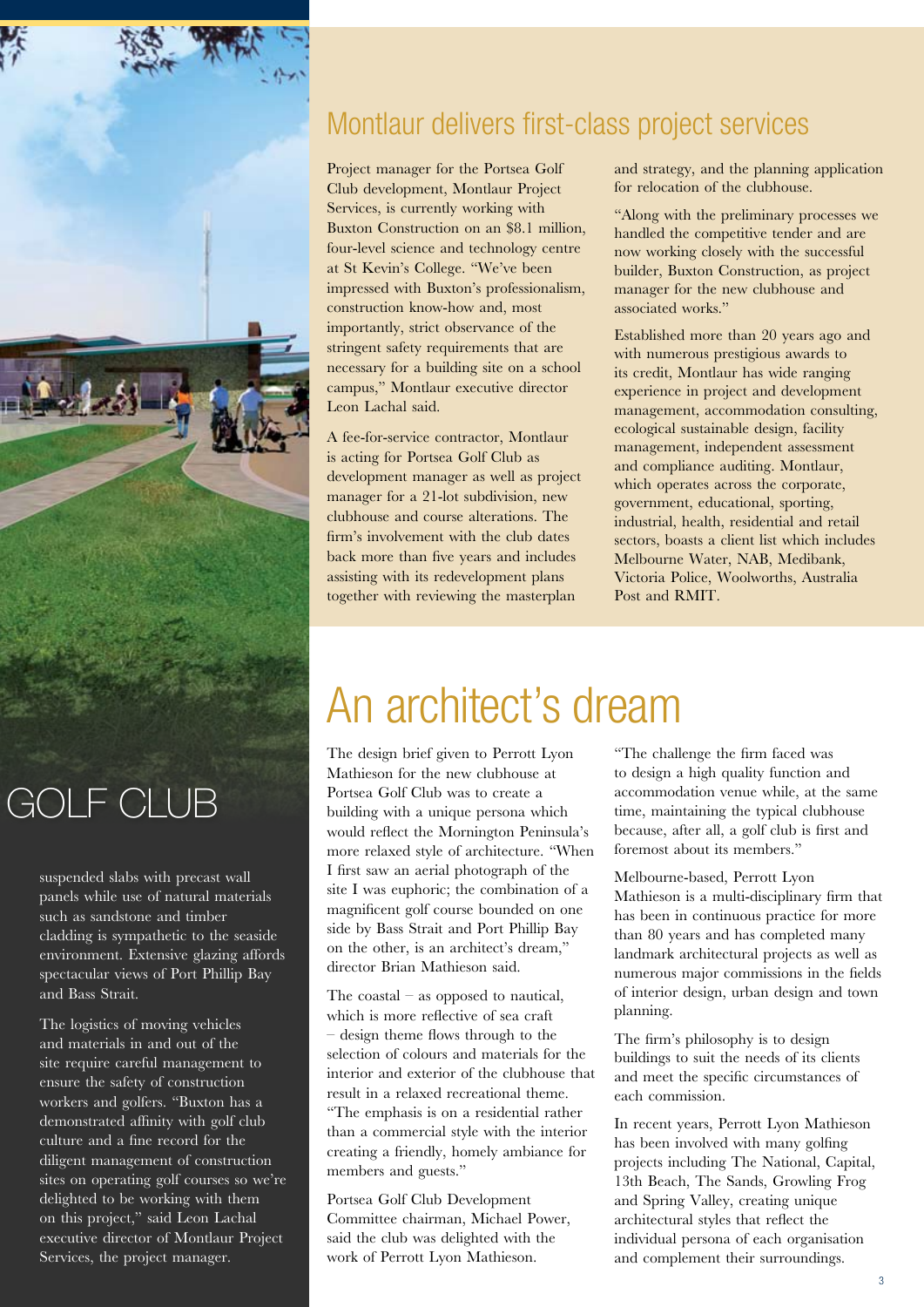### Perseverance pays off

The new clubhouse at Portsea Golf Club had its genesis in 2004 when, faced with declining membership, the committee engaged Ernst & Young to review its operations and develop a strategic plan to secure the club's future. "Ernst & Young recognised that, in order to be able to develop new income streams such as conferencing and functions, clubhouse facilities would need to be substantially upgraded and include motel-style accommodation ." Development Committee chairman, Michael Power said.

The strategy included selling 21 blocks of land on a 1926 subdivision the club owns to fund the redevelopment without a call on members. The road ahead was not without its obstacles and objections but the club persevered and, after a considerable amount of community consultation and two hearings at VCAT, finally obtained the necessary planning permits in 2008.

"We were determined to appoint the best architect, builder and facility manager so all contracts were put out to competitive tender; it certainly wasn't a case of jobs for the boys."

The clubhouse has been designed to cater for functions with up to 150 guests which can be held simultaneously with normal club activities but not disrupt members' routines in any way. "The club has a very strong family orientation and we encourage members to bring family and friends to the clubhouse at any time to use the facilities," Michael added.

The four-and-a-half star accommodation, dining and function facilities will be managed by Accor Hotels and Resorts – the world's largest hotel management group – under the Mercure brand.

Commenting on the relationship with Buxton Construction, Michael Power said: "We're thrilled to have Buxton on the team, they've got such a good reputation and are so professional in everything they do, both on and off the site."



# Another top award for Buxton Construction

Buxton Construction has added the Master Builders Association of Victoria (MBAV) 2012 Excellence in Construction of Commercial Buildings under \$5 million award to the extensive list of honours the company has earned for quality construction and professionalism.

The award was made for the renovation and expansion of facilities at Royal South Yarra Lawn Tennis Club which included an upgrade of the members' bar, courtyard, bistro area and refurbishment of the function room.

The project also incorporated a new gymnasium, courtside restaurant and lounge onto a terrace overlooking the lawn tennis courts as well as the installation of a lift from the existing underground car park to service all levels of the clubhouse.

Restricted site access and working within the confines of the fully operational club posed significant challenges for Buxton

Construction and, as safety is always the number one priority, extreme care was exercised by the on-site team at all times.

Nominations for the excellence award are judged by an independent panel – appointed by the  $MBAV -$  on the quality of construction, effectiveness of delivery, value for money the project represents and the calibre of client relationships.

"We were delighted to be selected to upgrade member facilities to 21st century standards to enable this long-established and prestigious organisation to cement its position as a leading Melbourne sporting and social club," Buxton Construction managing director Andrew Briggs said.

"Buxton's focus is on delivering an outstanding product to our clients, not on winning awards, but it's very gratifying to have our work formally recognised by an autonomous industry body, especially in the face of such stiff competition."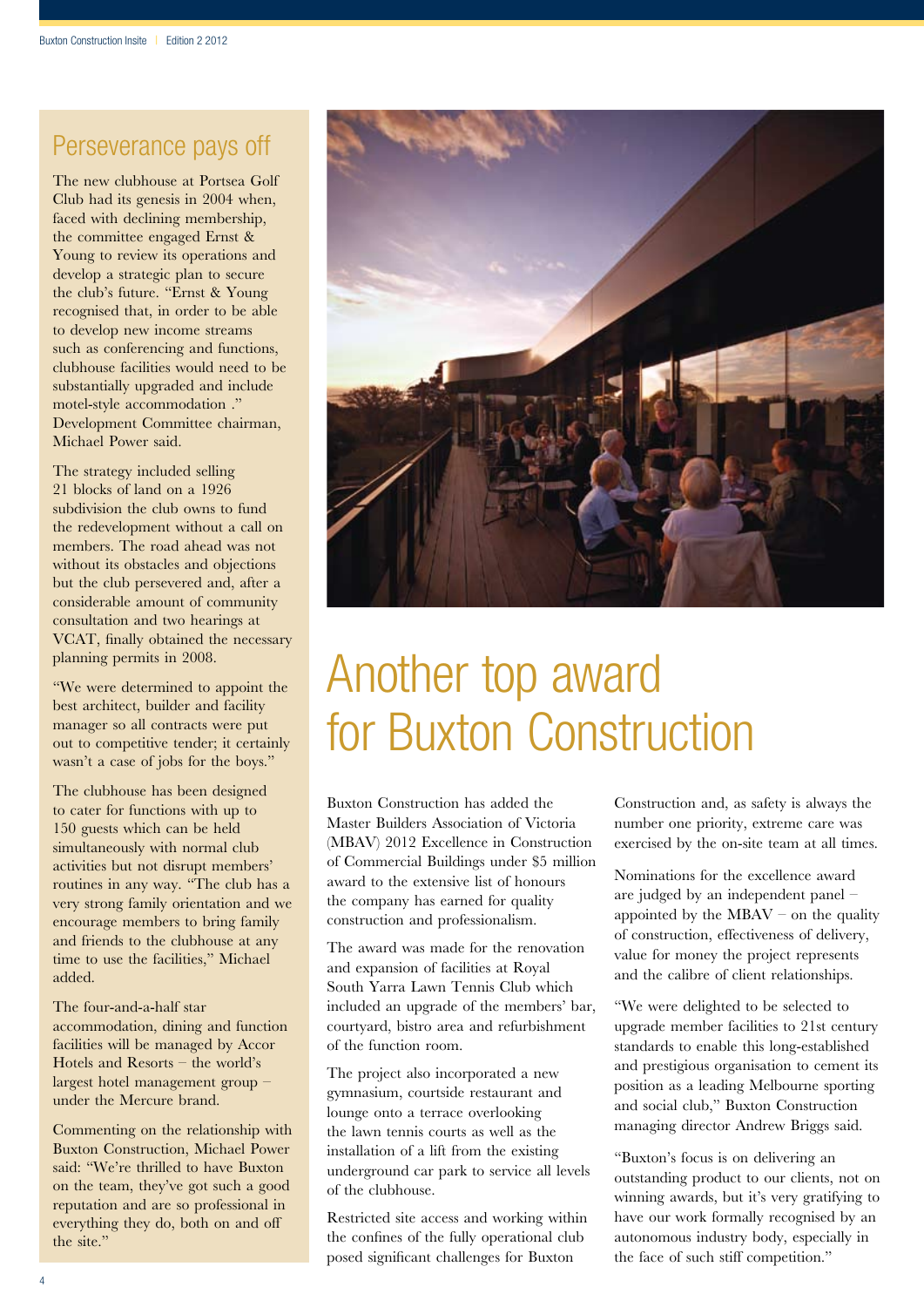# Back in the CLUBHOUSE<sup>®</sup>

More than eight years after it completed a major addition and refurbishment at Royal Melbourne Golf Club, Buxton Construction was back in the clubhouse; this time to rejuvenate the satellite kitchen and bar area.

The project, which included installing new equipment, mechanical services and a servery, was completed while the bar area remained fully operational. "I was so proud to walk in to the clubhouse because it looks every bit as good as it did when we handed it over all those years ago," said Buxton project manager Andrew Stapleton.

Architect for the refurbishment, Demaine Partnership, was also involved in the original project – in concert with interior design specialist Stephen Akehurst – and has worked with Buxton on several other clubhouses including Eynesbury, Kingston Heath and Croydon.

"Demaine Partnership is delighted to maintain its relationship with Royal Melbourne Golf Club through the expansion of the satellite kitchen to enable it to further develop its catering service while, at the same time, maintaining the design integrity of the clubhouse interior.' Demaine Partnership director Simon Hanger said.



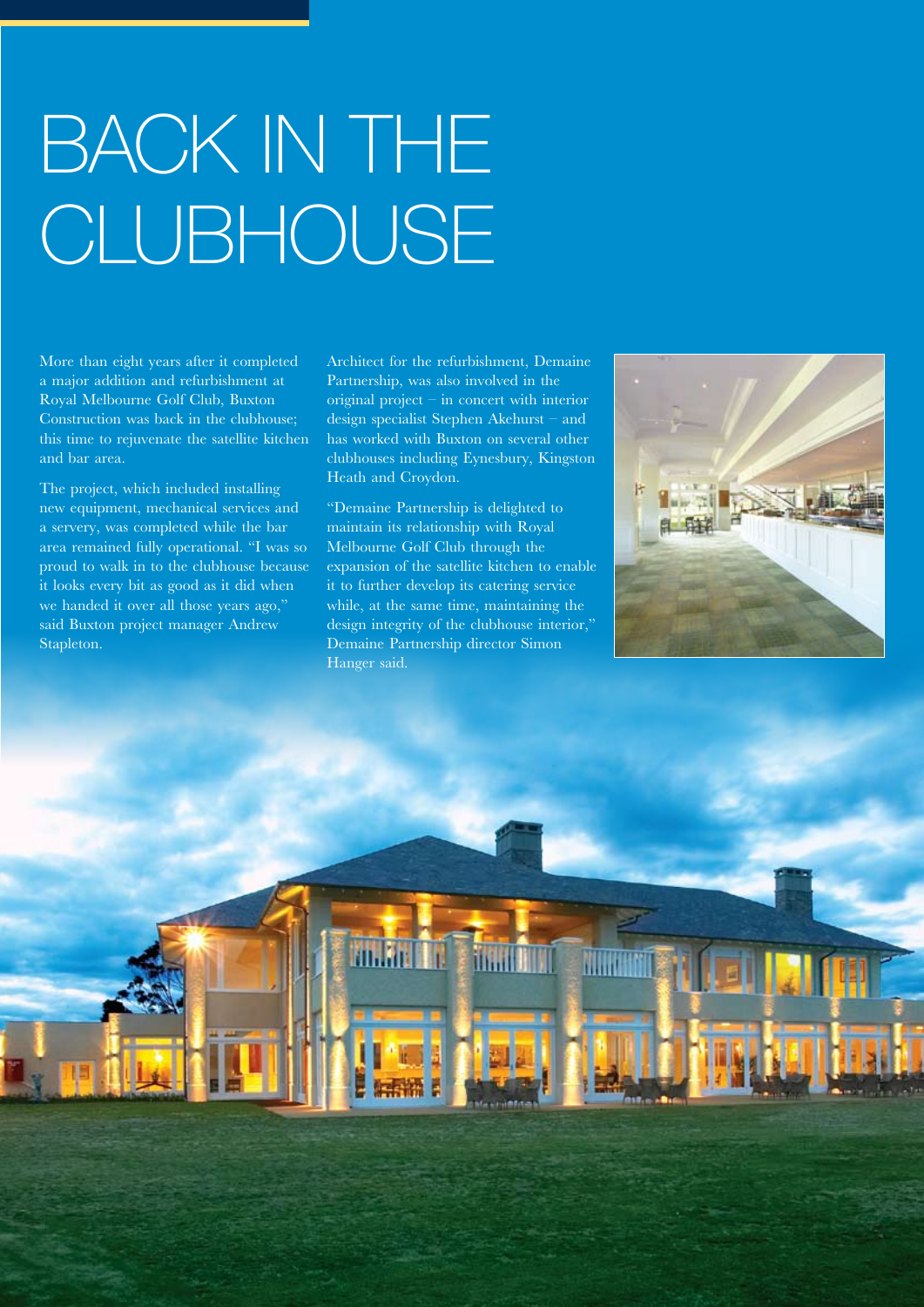### Watson Young's pivotal role at Sandyhill **Apartments**

Project architect for Sandyhill Apartments, Colin Watson of Watson Young, believes the dynamic building signals a new genre of residential development in Melbourne's middle suburbs. "Until now high-rise apartment complexes have been primarily restricted to the CBD and inner-Melbourne but Sandyhill Apartments has established a new benchmark for suburban developments of between five and eight storeys."

Melbourne-based Watson Young assumed responsibility for documentation, interior design, and project supervision of Sandyhill Apartments following development of the initial design concept by Fender Katsalidis Architects.

"Our involvement in the project could be likened to a design and construct role in which we're working closely with Buxton on buildability issues and the day-today aspects of construction while, at the same time, maintaining Fender Katsalidis' design integrity," Colin said.

Watson Young has adjusted apartment layout and sizes to meet market demand as well as designing the interior options which include innovative features such as timber flooring to living areas, integrated fridges and mirror cabinets, and optional integrated dining tables.

Although Watson Young's focus is primarily on commercial, the firm has considerable experience in residential design ranging from major renovations and extensions to single dwellings and multi-storey apartment complexes such as 3 Male Street Brighton and 117 – 119 Camberwell Road Hawthorn, both of which were built by Buxton Construction.

"A close relationship with the builder and co-ordination of structural and services consultants are crucial elements of what we do at Watson Young to ensure the onsite process proceeds smoothly with minimal disruption, few issues and maximum co-operation," Colin explains.



# SANDRINGHAM'S skyline set to change

The \$50 million stage one of Sandyhill Apartments in Sandringham comprises 187 of the 450 apartments to be constructed on the expansive Bay Road site. Rising to eight levels on the south section and six on the north, the complex consists of reinforced concrete post-tensioned slabs, columns and precast panels over a two-level basement incorporating car parking and residents' storage areas. Suspended, post-tensioned concrete slabs above

ground level provide maximum floor-tofloor space.

"Excavation is due to commence shortly and once the more than 28,000 cubicmetres of soil has been removed and the retention works are completed, the tower cranes required for materials handling will dominate the local skyline," Buxton managing director Andrew Briggs said.

The front section of the lower-rise north section of Sandyhill – which is known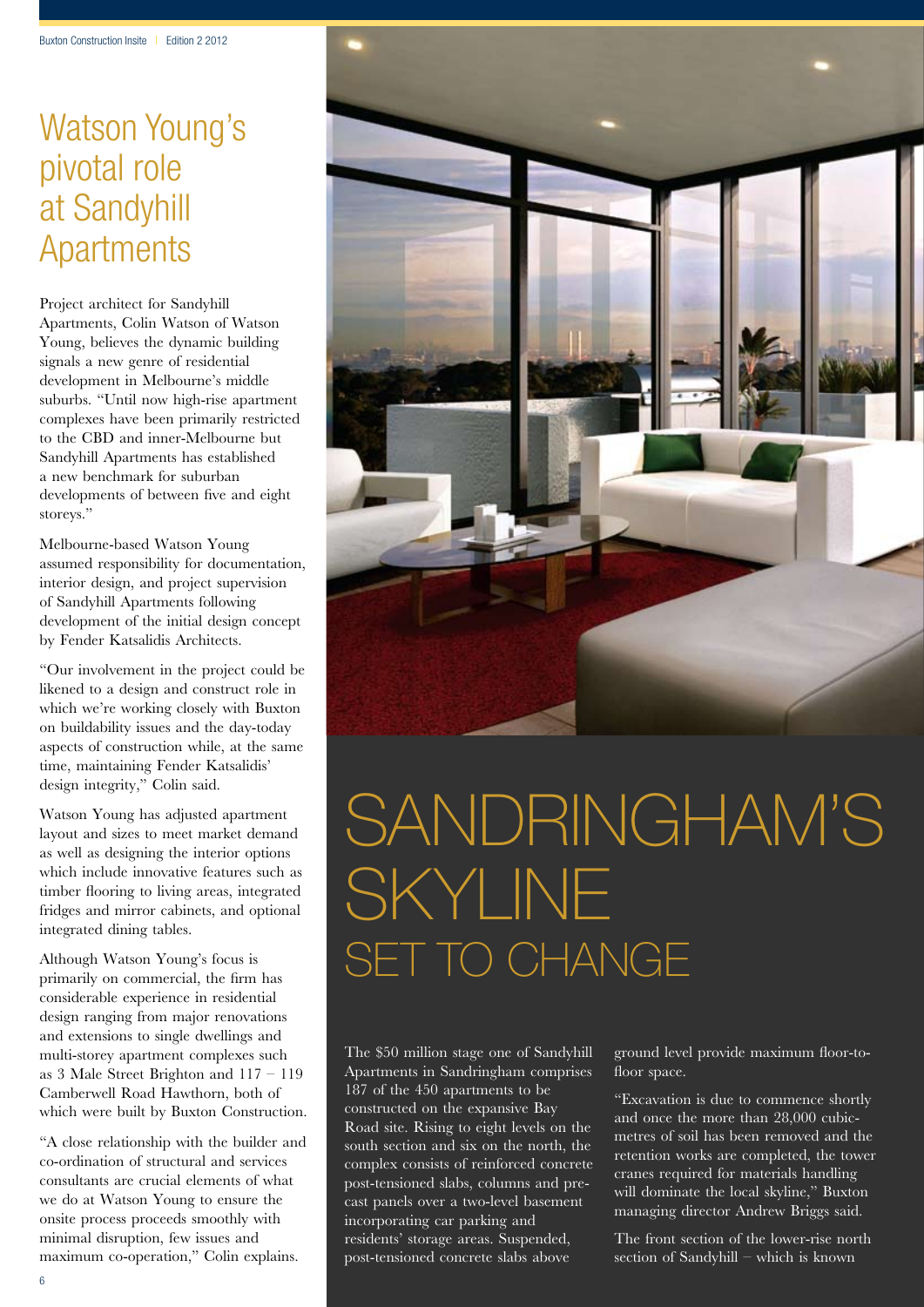

as the transfer level – incorporates a swimming pool, fitness centre, retail space and convenience store. Ground floor apartments with individual terraces are located at the rear of this level and are all elevated above the level of the surrounding ground.

The impressive entrance to the secured foyer has a glazed curtain wall system with feature stone wall and floor finishes. Four high-speed lifts, located in two

banks, link the basement levels and foyer with residential floors.

The building's facade features doubleglazed wall-to-ceiling windows, glazed balustrade balconies complemented by pre-finished decorative aluminium panels to some areas.

In line with current practice rainwater is captured for toilet flushing and a solar hot water system aids energy efficiency.

### **Introducing** Taryn O'Brien

Buxton Construction Senior Estimator



After leaving school Taryn obtained a Diploma in Photography then worked in sales before taking up a position as an estimator with a Tasmanian plastering company. Upon her return to Melbourne, Taryn joined her parents' home building company where she worked in an interior design role as well as on site to gain firsthand experience of the industry.

In 2007 she accepted a position in the estimating division of a Melbourne-based fit-out company specialising in school and office refurbishments ranging from \$200,000 to \$5 million.

"In order to gain broader experience in estimating I moved to a larger construction company that specialises in building multi-storey apartment complexes," Taryn explains.

To further expand her knowledge of the industry, the next step in Taryn's career involved working as an estimator with one of Melbourne's prominent construction companies in the education and government sectors.

Since joining the Buxton team in late 2011, Taryn has completed her Diploma in Building and Construction at night school while spending her days working on projects such as the \$50 million Sandyhill Apartments in Sandringham.

"My diploma took six years to complete but during that time I've gained so much valuable practical on-the-job experience across all major construction sectors."

Combining a full-on job with her studies has left Taryn with little time for recreational pursuits over the last six years but she has maintained a regular fitness regime of cycling and boxing.